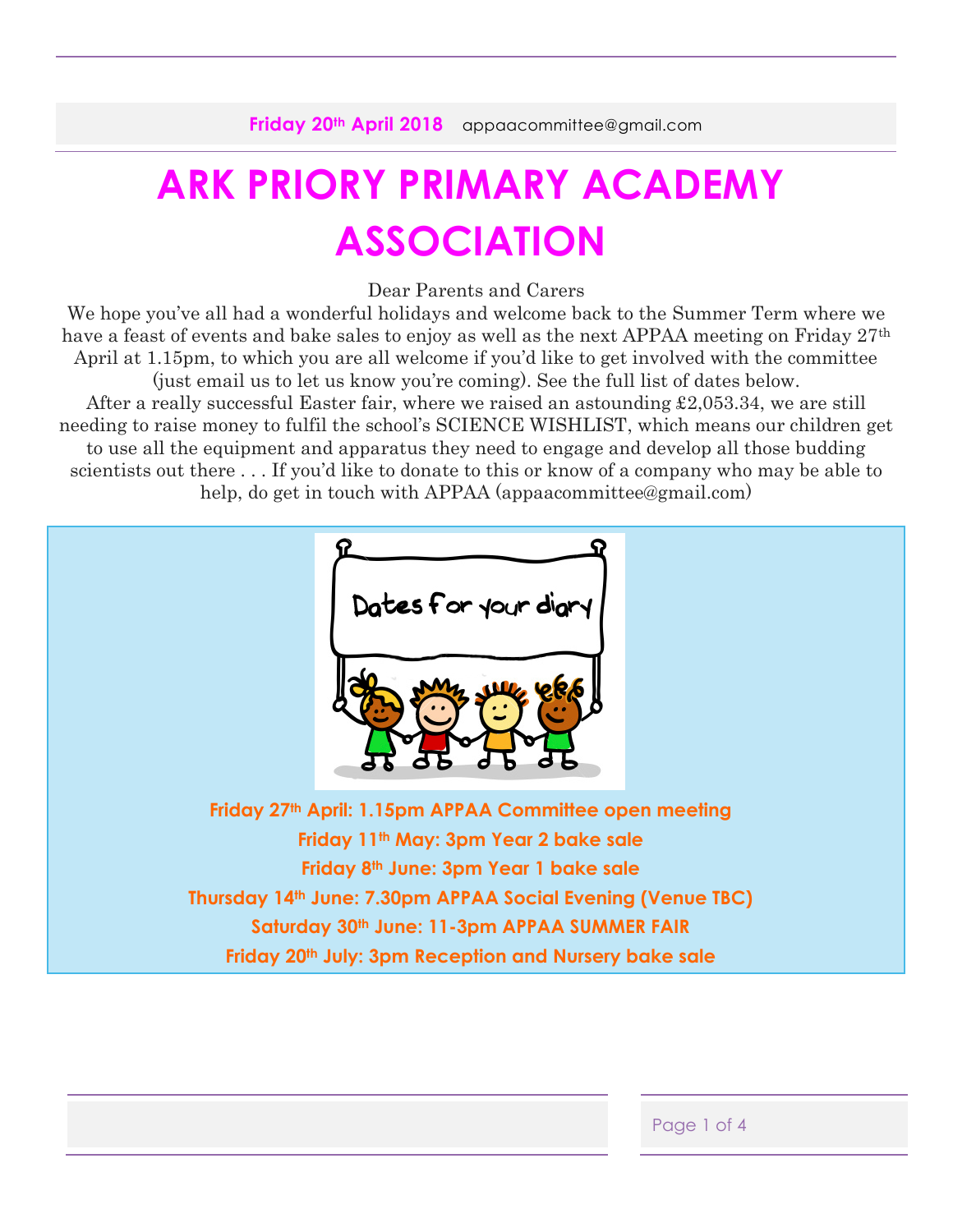## **ARK PRIORY SCIENCE EQUIPMENT WISH LIST**

**Anemometer £24 x 3 total £72** Light meter sensor £24 x 10 total £240 **Data logger box £104.34 x 10 total £1,043.40 Metal slinky £3.59 x 2 total £7.20 Dental charts £17 Newton meters £4.19 x 12 total £50.28 Tape measures £3.59 x 2 total £7.20 Candles £5 Pasteur pipettes packs £3.60 x 2 total £7.20 Filter papers packs £4.80 x 3 total £14.40 Tea light stands £24 x 10 total £240 Pocket microscope £8.34 x 5 total £41.70 Nature viewers £4.79 x 10 total £47.90 USB digital microscope £130 Coloured acetate sheets pack of 20 £15.60 Glass mirrors pack £9.60 x 2 £19.20 Prisms pack of 7 £20.39 Wooden forces slope £31.14 x 2 total £62.28 Mixed springs set £6 x 4 total £24 Rechargeable batteries pack of 4 £6 x 8 £48 Battery charger £25 Fuse wire £7.19 Light emitting diodes £9 Propellers pack of 30 £13.19 Pulleys 10 pack £2.39 Screw drivers £3 x 10 £30** 

> **Switches pack £28.74 x 2 total £57.50 100 balloons £3.60 Syringe packs £15.60 x 3 total £46.80 Cotton wool £2 Disposable gloves £6 Elastic bands £3 Heat proof mat pack of 10 £15 Plant pots £5 Plastic cups £1 Plastic straws £1 Plasticine £12 Seed trays £4 Double sided sticky tape £3 Digital weather station £120 Ice cube trays £3 UV beads £5 Plaster of Paris £12 Plant seeds £5 Petri dishes £11.80 Sticky labels £1 Sand paper £2 Tweezers £8.40 Tea lights £3 Experiment sand boxes £18 x 10 total £180 Vinegar, bicarbonate soda, food colouring, sugar and citric acid £20**



**WE HAVE RAISED A MASSIVE £2,053 SO FAR BUT NEED ANOTHER £2,635. CAN YOU HELP BUY ANYTHING ON THE LIST OR WORK FOR A COMPANY WHO CAN DONATE???** 

Page 2 of 4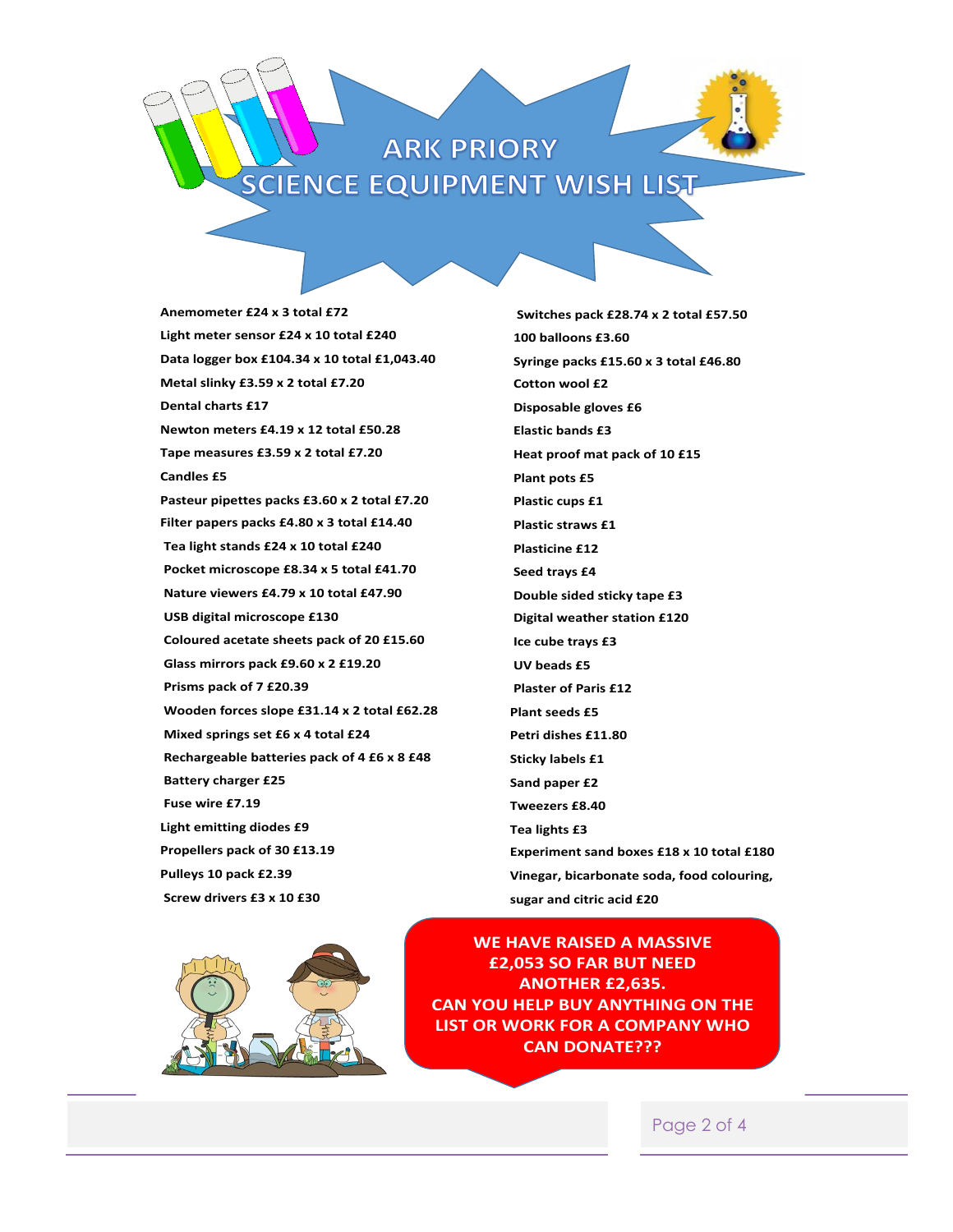

**Thank you to Go View who sponsored the Easter Fair and ran the Beat the Goalie in the playground. Go View are an independent estate agency who have opened up a new office on Churchfield Road and also have an office in Ealing. They are running a special promotion for our school community: for every introduction that leads to a sale or rental, Ark Priory will earn £150! See their ad below:**



Page 3 of 4